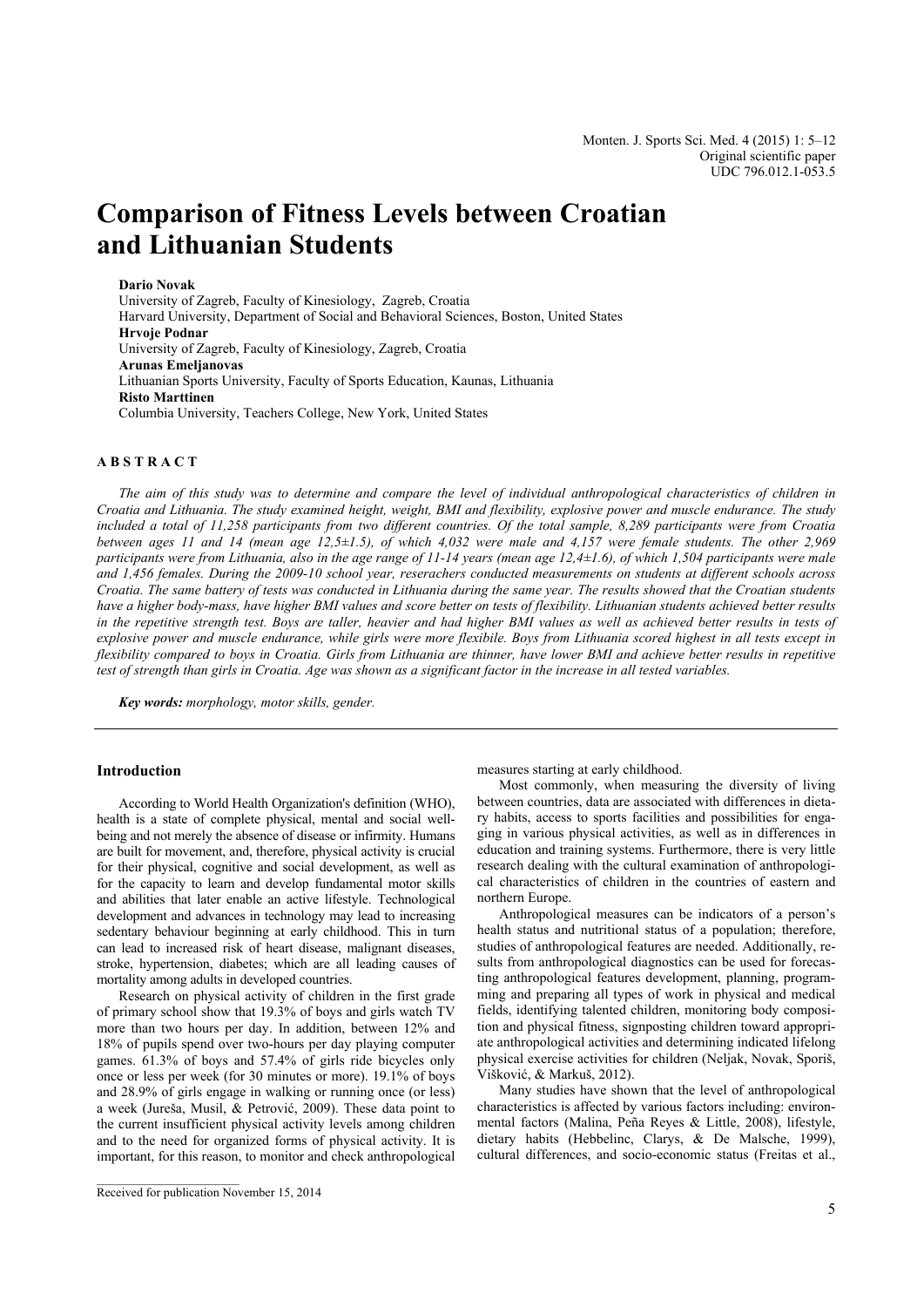2007). Therefore, the objective of this research was to measure and determine the differences between anthropological characteristics among children in Croatia and Lithuania.

# **Methods**

## *Participants*

The study included a total of 11,258 participants from two countries. During the 2009-10 school year measurements were conducted on students at different schools across Croatia. The same protocol was done in Lithuania during the same school year. Of the total sample, 8,289 participants were from Croatia between ages 11 and 14 (mean age  $12,5\pm1.5$ ) of which 4,032 were male and 4,157 were female students. The distribution of participants was the folowing: 11yr-1994, 12yr-2103, 13yr-2200 and 14yr-1992. The other 2,969 participants were from Lithuania, also in the age range of 11-14 years (mean age 12,4±1.6) of which 1,504 participants were male and 1,456 females. The distribution of participants was the folowing: 11yr-760, 12yr-752, 13yr-725 and 14yr-732.

#### *Measurements*

During the research, the following data was collected: weight (kg), height (cm), body mass index (BMI), and three motor skills tests: 1) Sit and Reach test (SAR) for lower back flexibility; 2) Sit-up test (SUP) for abdominal muscles endurance; and 3) Standing Broad Jump (SBJ) test for explosive power.

#### *Tests*

SAR: The sit and reach test was used to assess flexibility of the spine and the posterior leg muscles. Each participant was asked to sit on the gymnasium floor, with knees straight and resting their bare feet vertically against a box 30 cm in height. To perform the test, the subject leaned forward with straightened arms and knees and reached over the top surface of the box. The distance between toes and finger was measured. Positive values were recorded if the participant was able to reach further than his/her toes, negative values were recorded if the participant was unable to reach his/her toes, and a zero value was given when participants just touched their toes.

**Table 1.** Descriptive statistics (mean±standard deviation) for Croatian and Lithunian students

|            | Mean $\pm SD$                  |                  |  |  |
|------------|--------------------------------|------------------|--|--|
| Variables  | Lithuania<br>Croatia           |                  |  |  |
| Height     | $160,09\pm10,12$               | 159,79±9,83      |  |  |
| Weight     | 52,38±12,76<br>$48,04\pm10,46$ |                  |  |  |
| <b>BMI</b> | $18,6 \pm 3,28$                | $20.86 \pm 3.65$ |  |  |
| <b>SAR</b> | $-21,11\pm7,03$                | $2.05 \pm 8.81$  |  |  |
| <b>SBJ</b> | 165,97±27,71                   | 166,79±26,05     |  |  |
| <b>SUP</b> | $24,22\pm4,65$                 | $20.19 \pm 4.97$ |  |  |

Legend: BMI - mass index, SAR - Sit and Reach test, SUP - Sit-up test, SBJ - Standing Broad Jump.

SUP: The maximum number of sit-ups achieved in 60-seconds was recorded. The participants were instructed to keep their arms across their chest while curling up to a sitting position until their elbows touched their thighs. This test gave us insight in abdominal strength and endurance. One trial was given.

SBJ: The standing broad jump test defines the maximum horizontal distance attained by a jump, with feet together. The higher score of the two attempts was considered as the final score.

**Table 2.** Descriptive statistics (mean±standard deviation) within gender (not considering age and country)

|            | Mean $\pm SD$     |                   |  |  |  |
|------------|-------------------|-------------------|--|--|--|
| Variables  | Male              | Female            |  |  |  |
| Height     | $160,39\pm11,15$  | 159,36±8,49       |  |  |  |
| Weight     | $51,72 \pm 13,24$ | $50,72 \pm 11,37$ |  |  |  |
| <b>BMI</b> | $20.53 \pm 3.89$  | $19.9 \pm 3.49$   |  |  |  |
| <b>SAR</b> | $-6,61 \pm 12,63$ | $-1,57\pm13,19$   |  |  |  |
| <b>SBJ</b> | 175,44±27,19      | 157,85±22,7       |  |  |  |
| <b>SUP</b> | $22.55 \pm 5.23$  | $20.13 \pm 4.75$  |  |  |  |

*Study design* 

The measurements conducted, were a part of the project: "Evaluation of anthropological characteristics of students in primary and secondary schools - Cro Fit Standards," under the leadership of the Agency for Education in Croatia. Measurers were trained physical education teachers, who were familiar with the methodology of measurements during workshops where they had learned about the details of the measurement. Anthropometric variables (weight and BMI) were obtained using the Omron BF 500 (Omron Medizintechnik, Mannheim, Germany) device that works on the principle of bioelectrical impedance. Height was measured with centimeter tape.

#### *Statistical analysis*

Descriptive statistics are expressed as mean and standard deviation for all variables. Two-way group ANOVA was used to examine the differences between Croatian and Lithuanian female participants and between Croatian and Lithuanian male participants. Three-way group ANOVA was used to examine the differences within age by country and sex. The alpha level was set at  $p<.05$ .

#### **Results**

When comparing Lithuanian and Croatian students as a whole, while not considering age and sex, we can see that two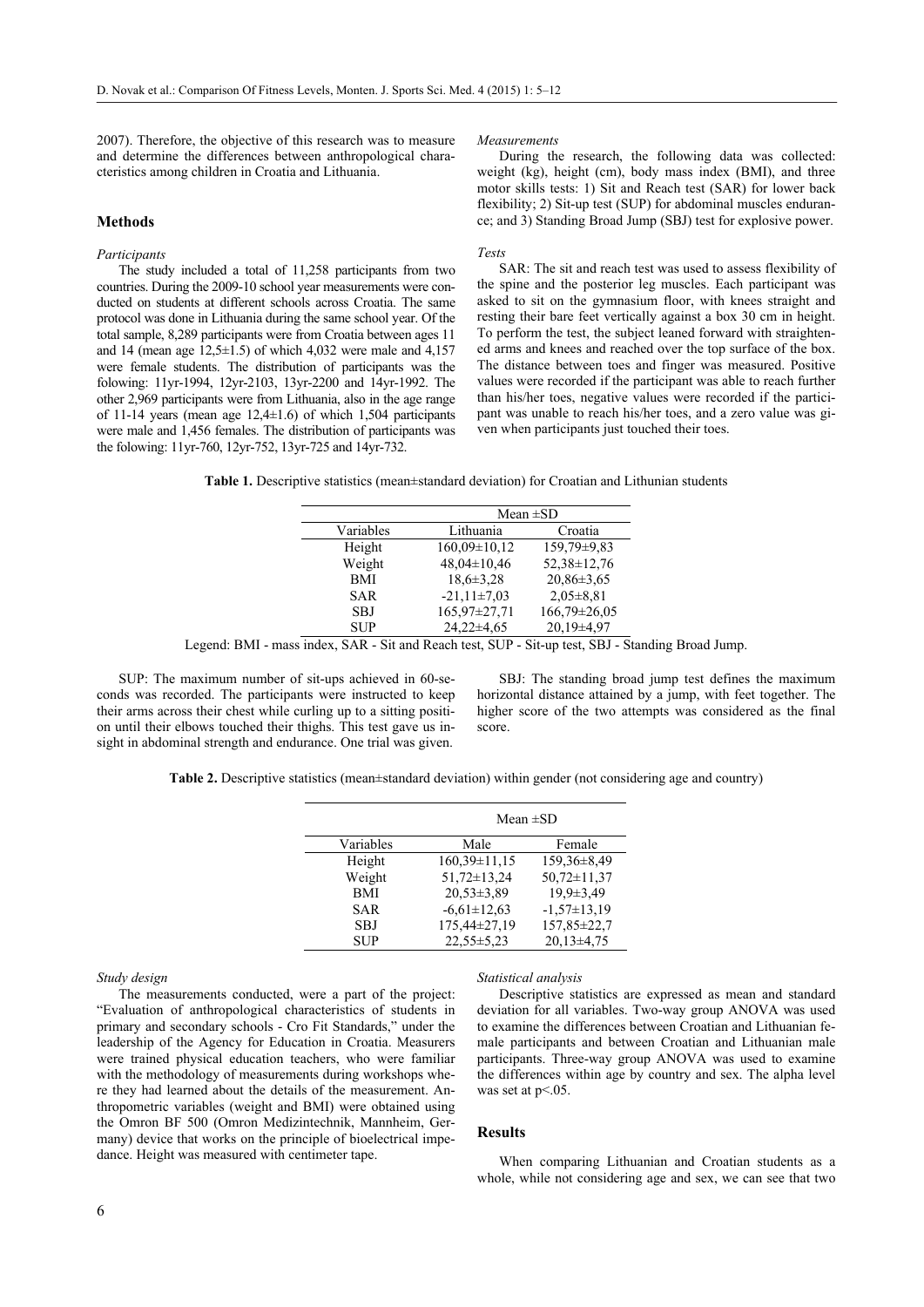groups are different. In particular, Croatian students are heavier, and have higher values of BMI, although, there is no significant difference in body height. Lithuanian students achieved better results in SUP, while Croatian students scored better in the flexibility of lower back and back thigh and explosive power (Table 1 and 7).

| <b>Table 3.</b> Descriptive statistics (mean±standard deviation) within gender for Croatian and Lithunian Students |  |  |  |  |  |
|--------------------------------------------------------------------------------------------------------------------|--|--|--|--|--|
|--------------------------------------------------------------------------------------------------------------------|--|--|--|--|--|

|        |            | Mean $\pm SD$      |                    |  |  |
|--------|------------|--------------------|--------------------|--|--|
|        | Variables  | Lithuania          | Croatia            |  |  |
|        | Height     | $159.45 \pm 8.71$  | $159.33 \pm 8.41$  |  |  |
|        | Weight     | $47.59 \pm 9.71$   | $51.83 \pm 11.71$  |  |  |
|        | BMI        | 18.59±2.82         | $20.39 \pm 3.58$   |  |  |
| FEMALE | <b>SAR</b> | $-19.13\pm6.8$     | $4.66 \pm 8.43$    |  |  |
|        | <b>SBJ</b> | $153.7 \pm 21.19$  | 159.39±23.04       |  |  |
|        | <b>SUP</b> | 22.85±4.34         | $19.13 \pm 4.49$   |  |  |
|        | Height     | $160.71 \pm 11.29$ | $160.27 \pm 11.09$ |  |  |
|        | Weight     | $48.47 \pm 11.13$  | 52.95 ± 13.75      |  |  |
| MALE   | <b>BMI</b> | $18.61 \pm 3.68$   | $21.49 \pm 3.64$   |  |  |
|        | <b>SAR</b> | $-23.03\pm 6.7$    | $-0.45 \pm 7.97$   |  |  |
|        | <b>SBJ</b> | 177.94±28.08       | 174.46±26.77       |  |  |
|        | <b>SUP</b> | $25.56\pm4.55$     | $21.38 \pm 5$      |  |  |

Furthermore, as shown in Table 2 and 7, comparison of male and female students (not considering age and country) showed some statistically significant differences. Males were taller, heavier, with higher BMI and performed better in SUP and SBJ. Female students achieved higher results in SAR test.

When comparing Lithuanian and Croatian students while considering gender, results showed significantly significant difference for all motor variables: SAR ( $p<.05$ ), SBJ ( $p<.05$ ), SUP ( $p$ <.05) and BMI ( $p$ <.05). There was no significant difference in body height and body weight (Table 3 and 7).

**Table 4.** Descriptive statistics (mean±standard deviation) for total sample (not considering country and gender)

|            | Mean $\pm SD$     |                   |                   |                  |  |  |
|------------|-------------------|-------------------|-------------------|------------------|--|--|
| Variables  | 11                | $\overline{12}$   | 13                | 14               |  |  |
| Height     | $151,09\pm7,59$   | $157.59 \pm 7.64$ | $163,12\pm7,71$   | $167,72\pm8,15$  |  |  |
| Weight     | $43.59 \pm 10.46$ | $49.37 \pm 11.2$  | $53,82 \pm 11,52$ | 58,15±11,29      |  |  |
| <b>BMI</b> | $19.37 \pm 3.65$  | $20.13 \pm 3.67$  | $20.37 \pm 3.57$  | $20.79 \pm 3.74$ |  |  |
| <b>SAR</b> | $-5,13\pm12,81$   | $-4,82 \pm 13,51$ | $-3,26\pm 12,79$  | $-3.06 \pm 13.4$ |  |  |
| SBJ        | 154,86±21,54      | 162,16±24,17      | 170,86±24,86      | 178,29±29,04     |  |  |
| <b>SUP</b> | $19,77\pm4,96$    | $20.83 \pm 4.94$  | $21,99\pm5,01$    | $22,69 \pm 5,15$ |  |  |
|            |                   |                   |                   |                  |  |  |

In order to examine whether there was a difference in observed variables according to age (not considering gender and country), the three-way analysis of variance was performed. As can be seen in Table 8, all variables obtained statistical significance at the level of .05. In all variables a progress with regard to age of participants can be observed (Table 4). The same occurs when age and gender were considered (Table 5).

**Table 5.** Descriptive statistics (mean±standard deviation) within age for male and female students (not considering country)

|               | Mean $\pm SD$ |                   |                   |                   |                   |
|---------------|---------------|-------------------|-------------------|-------------------|-------------------|
|               | Variables     | 11                | 12                | 13                | 14                |
|               | Height        | $151.75 \pm 7.72$ | $158,09\pm6.94$   | $162,44\pm 6,59$  | 164,89±6,31       |
|               | Weight        | $43.93 \pm 10.6$  | $49,26 \pm 10,78$ | $53.37 \pm 10.3$  | $56,13\pm10,01$   |
|               | <b>BMI</b>    | $19.07 \pm 3.62$  | $19.66 \pm 3.56$  | $20.22 \pm 3.37$  | $20,6 \pm 3,21$   |
| <b>FEMALE</b> | <b>SAR</b>    | $-3.67 \pm 13.15$ | $-1,98 \pm 13,25$ | $-0.7 \pm 12.6$   | $-0.01 \pm 13.52$ |
|               | <b>SBJ</b>    | 149,25±21,01      | 156,87±22,69      | $161,62\pm21,82$  | 163,16±22,69      |
|               | <b>SUP</b>    | $18.77 \pm 4.62$  | $19,81\pm4,54$    | $20.76 \pm 4.58$  | $21,07\pm4,92$    |
|               | Height        | $150,43\pm7,4$    | $157, 11\pm8, 21$ | $163,88\pm8,73$   | $170,56 \pm 8,78$ |
|               | Weight        | $43.25 \pm 10.3$  | 49,47±11,59       | $54.33 \pm 12.73$ | $60,18\pm12,12$   |
|               | <b>BMI</b>    | $19,76 \pm 3,64$  | $20.67 \pm 3.73$  | $20.56 \pm 3.8$   | $21,01\pm4,24$    |
| MALE          | <b>SAR</b>    | $-6,6 \pm 12,29$  | $-7,51 \pm 13,2$  | $-6,12\pm12,39$   | $-6,14\pm 12,55$  |
|               | <b>SBJ</b>    | 160.47±20.58      | 167,09±24,48      | 181,43±23,9       | 193,55±26,66      |
|               | <b>SUP</b>    | $20.78 \pm 5.08$  | $21,78 \pm 5,12$  | $23.37 \pm 5.12$  | $24.33 \pm 4.86$  |

When age and countries were considered, the analysis showed statistically significant differences for whole morphological and motor battery of tests (Table 8). In all variables a progress with regard to age of participants can be observed in both countries (Table 6).

When examined whether there is a difference between Croatian and Lithuanian male and female participants when considering age results showed significantly difference for all mor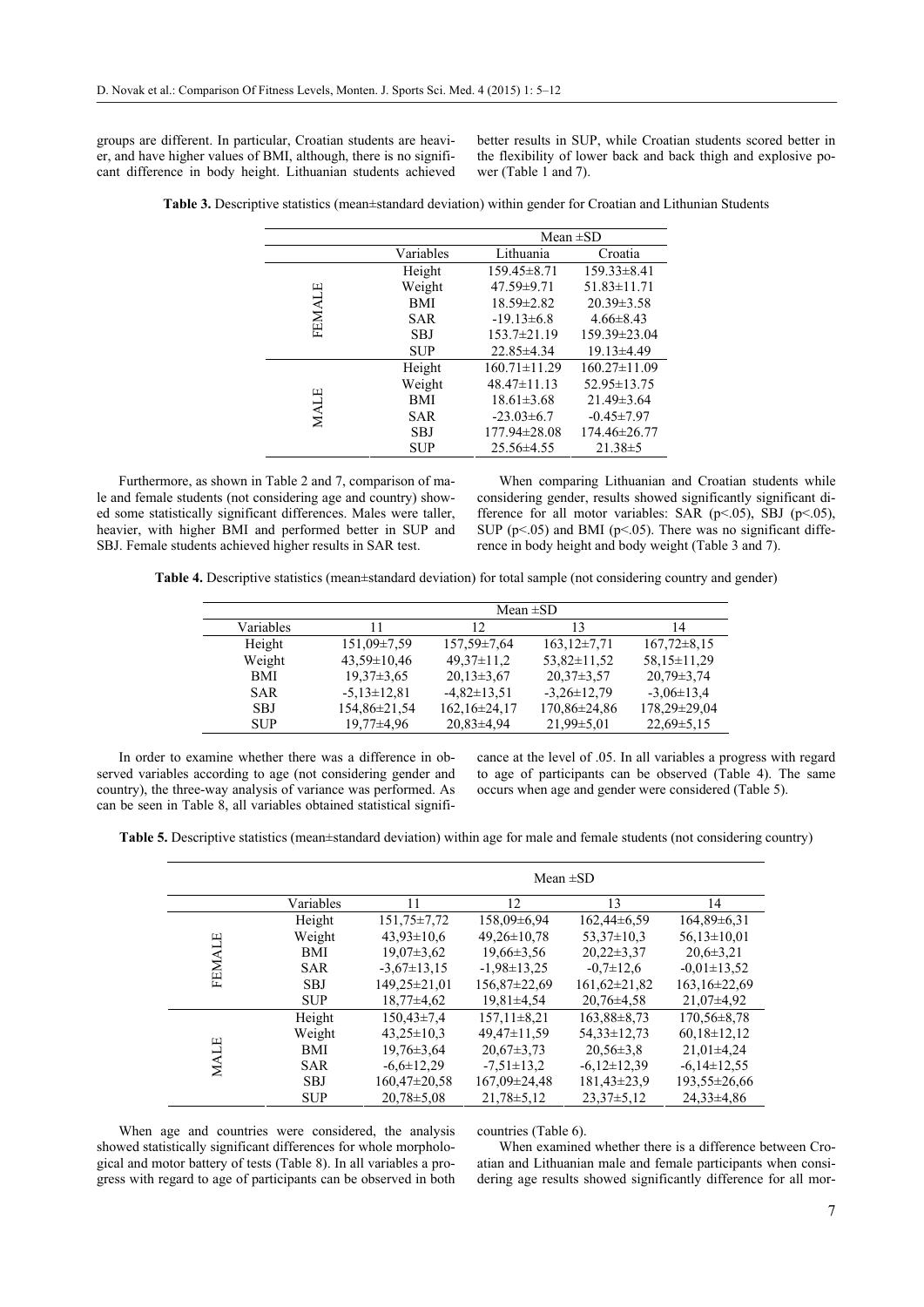phological variables (Height ( $p \le 0.05$ ); Weight ( $p \le 0.05$ ), and BMI (p<.05). There was no significant difference in SBJ and SUB (p<.05) between male and students from Croatia and Lithuania when considering age while in SAR we can notice statistically significant differences.

**Table 6.** Descriptive statistics (mean±standard deviation) within age for Croatian And Lithunian Students (not considering sex)

|           |            | Mean $\pm SD$     |                    |                   |                   |
|-----------|------------|-------------------|--------------------|-------------------|-------------------|
|           | Variables  | 11                | 12                 | 13                | 14                |
|           | Height     | $151.29 \pm 7.73$ | $157.11 \pm 7.65$  | $163.24 \pm 7.7$  | $167.42 \pm 8$    |
|           | Weight     | $45.05 \pm 10.98$ | $50.18 \pm 11.77$  | $55.14 \pm 11.94$ | $59.07 \pm 11.9$  |
|           | BMI        | $20.33 \pm 3.71$  | $20.78 \pm 3.76$   | $20.98\pm3.7$     | $21.26 \pm 3.36$  |
| CROATIA   | <b>SAR</b> | $1.46 \pm 7.7$    | $1.73 \pm 8.35$    | $2.39\pm8.64$     | $3.01 \pm 9.51$   |
|           | <b>SBJ</b> | $155.63\pm21.82$  | $162.73\pm23.69$   | 170.34±24.89      | 178.16±27.99      |
|           | <b>SUP</b> | $18.51 \pm 4.58$  | $19.72 \pm 4.63$   | $20.91 \pm 4.68$  | $21.73 \pm 5.02$  |
|           | Height     | $150.57 \pm 7.2$  | $158.91 \pm 7.44$  | $162.77 \pm 7.72$ | $168.52\pm8.49$   |
|           | Weight     | $39.8 \pm 7.76$   | $47.12\pm9.1$      | $49.9 \pm 9.08$   | $55.68 \pm 9.05$  |
|           | BMI        | $17.47 \pm 2.64$  | $18.59 \pm 2.95$   | $18.74 \pm 2.58$  | $19.65 \pm 4.3$   |
|           | <b>SAR</b> | $-22.14 \pm 5.78$ | $-22.92\pm 6.91$   | $-20.02 \pm 7.16$ | $-19.26 \pm 7.53$ |
| LITHUANIA | <b>SBJ</b> | 152.96±20.73      | $160.67 \pm 25.35$ | 172.33±24.74      | $178.62\pm31.62$  |
|           | <b>SUP</b> | $22.91 \pm 4.44$  | $23.75 \pm 4.53$   | $25.09\pm4.65$    | $25.21 \pm 4.6$   |

### **Discussion and Conclusions**

Numerous studies have shown that environmental factors (European Commission, 2013), cultural differences (Prskalo, Kraljević, & Kovačić, 2011), socio-economic circumstances (Jimenez Pavon et al., 2010a) and possibly differing physical education curricula, and the very availability of sporting facilities and venues largely influence children's physical fitness. With this in mind, the goal of this research was to measure physical fitness of children aged 11 to 14 years between two countries, Croatia and Lithuania. The results showed that the sample of children from Croatia significantly differed from the sample of children from Lithuania in almost all of the examined variables; only height was not significantly different. Croatian pupils are heavier and have a higher BMI, and achieve better results in the Sit and Reach (SAR) test, i.e. lower back flexibility test. Pupils in Lithuania achieve significantly results in the Sit-ups (SUP) test, i.e. abdominal muscles endurance test. There was a statistically significant difference in all of the examined variables between genders.

**Table 7.** Results of the analysis of variance (two-way ANOVA with interaction)

| Variables  | Source of<br>Interaction | dF | <b>MS</b>  | F        | p    |
|------------|--------------------------|----|------------|----------|------|
| Height     | Groups                   |    | 171.91     | 1.75     | 0.18 |
|            | Gender                   |    | 2621.56    | 26.76    | 0.00 |
|            | Group*gender             |    | 53.83      | 0.55     | 0.45 |
| Weight     | Groups                   |    | 41311.17   | 278.46   | 0.00 |
|            | Gender                   |    | 2160.96    | 14.57    | 0.00 |
|            | Group*gender             |    | 31.46      | 0.21     | 0.64 |
| BMI        | Groups                   |    | 11289.02   | 914.91   | 0.00 |
|            | Gender                   |    | 651.88     | 52.83    | 0.00 |
|            | Group*gender             |    | 599.45     | 48.58    | 0.00 |
| <b>SAR</b> | Groups                   |    | 1169091.54 | 19012.04 | 0.00 |
|            | Gender                   |    | 44118.27   | 717.46   | 0.00 |
|            | Group*gender             |    | 794.577    | 12.92    | 0.00 |
| <b>SBJ</b> | Groups                   |    | 2613.94    | 4.20     | 0.04 |
|            | Gender                   |    | 830255.96  | 1335.38  | 0.00 |
|            | Group*gender             |    | 45250.32   | 72.78    | 0.00 |
| <b>SUP</b> | Groups                   |    | 33573.70   | 1540.07  | 0.00 |
|            | Gender                   |    | 13259.04   | 608.21   | 0.00 |
|            | Group*gender             |    | 110.13     | 5.05     | 0.02 |

Legend: dF - degrees of freedom; MS - mean square; F - MS factor/MS residual; p - statistical significance.

As already mentioned, there is a possibility that genetics, geographical area of living (Kovačević, Kvesić, & Kuna, 2011) and differing dietary habits (Strauss & Pollack, 2001) play a major role in morphological and motor abilities. Although previous studies have not yielded conclusive results, most of them have shown that the socio-economic circumstances of an individual's ecosystem are also related to the level of motor abilities as well as to some morphological characteristics (Jimenez Pa-

von et al., 2010a and 2010b). According to research conducted by Jimenez Pavon et al. (2010b), higher socio-economic status was negatively related to BMI; in other words, in more developed countries with better socio-economic status a lower prevalence of obesity was observed. This may be an explanation for the differences obtained in our research (better results of pupils from Lithuania in the weight and BMI values). These results are supported by research conducted by Janssen et al. (2005),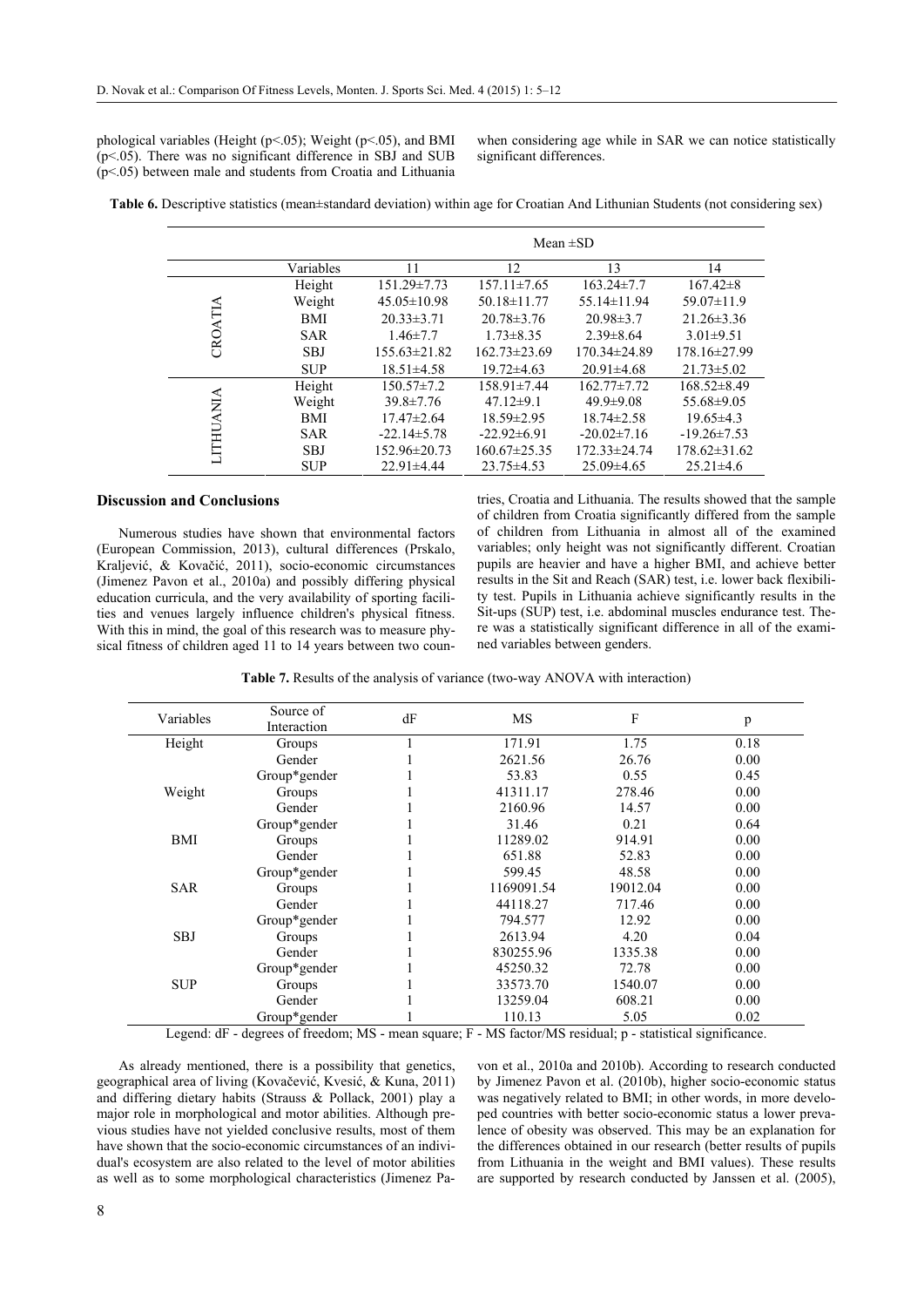who observed that Lithuania is the country with the lowest prevalence of obesity (0.4 %) among 34 primarily European countries included in systematic review, while in Croatia the prevalence of obesity amounts to 3.8% (Antonić Degač, Kaić Rak, Mesaroš Kanjski, Petrović, & Capak, 2004).

| Variables  | Source of Interaction | dF                      | $\overline{\text{MS}}$ | $\mathbf{F}$ | p    |
|------------|-----------------------|-------------------------|------------------------|--------------|------|
|            | Groups                | 1                       | 759.94                 | 13.13        | 0.00 |
|            | Gender                | $\mathbf{1}$            | 17422.34               | 301.03       | 0.00 |
|            | Age                   | 3                       | 56219.10               | 971.39       | 0.00 |
| Height     | Group*gender          | $\mathbf{1}$            | 3.38                   | 0.06         | 0.80 |
|            | Age*gender            | 3                       | 5670.38                | 97.98        | 0.00 |
|            | Group*age             | $\overline{\mathbf{3}}$ | 230.48                 | 3.98         | 0.00 |
|            | Age*Group*gender      | 3                       | 204.44                 | 3.53         | 0.01 |
|            | Groups                | $\mathbf{1}$            | 5938.92                | 49.90        | 0.00 |
|            | Gender                | 1                       | 8388.16                | 70.48        | 0.00 |
|            | Age                   | 3                       | 42227.93               | 354.79       | 0.00 |
| Weight     | Group*gender          | $\mathbf{1}$            | 4.73                   | 0.04         | 0.84 |
|            | Age*gender            | 3                       | 2157.34                | 18.13        | 0.00 |
|            | Group*age             | $\overline{3}$          | 476.14                 | 4.00         | 0.00 |
|            | Age*Group*gender      | 3                       | 479.68                 | 4.03         | 0.00 |
|            | Groups                | $\mathbf{1}$            | 1372.21                | 113.69       | 0.00 |
|            | Gender                | $\mathbf{1}$            | 66.47                  | 5.51         | 0.01 |
|            | Age                   | 3                       | 486.89                 | 40.34        | 0.00 |
| <b>BMI</b> | Group*gender          | $\mathbf{1}$            | 19.10                  | 1.58         | 0.20 |
|            | Age*gender            | 3                       | 105.79                 | 8.77         | 0.00 |
|            | Group*age             | 3                       | 158.69                 | 13.15        | 0.00 |
|            | Age*Group*gender      | 3                       | 28.62                  | 2.37         | 0.05 |
|            | Groups                | $\mathbf{1}$            | 265352.04              | 4405.72      | 0.00 |
|            | Gender                | $\,1$                   | 17378.93               | 288.55       | 0.00 |
|            | Age                   | 3                       | 2420.88                | 40.19        | 0.00 |
| <b>SAR</b> | Group*gender          | 1                       | 1068.67                | 17.74        | 0.00 |
|            | Age*gender            | 3                       | 522.86                 | 8.68         | 0.00 |
|            | Group*age             | 3                       | 454.28                 | 7.54         | 0.00 |
|            | Age*Group*gender      | 3                       | 229.88                 | 3.82         | 0.00 |
|            | Groups                | 1                       | 524.21                 | 1.00         | 0.00 |
|            | Gender                | $\,1$                   | 584918.66              | 1112.30      | 0.00 |
|            | Age                   | 3                       | 127074.46              | 241.65       | 0.00 |
| <b>SBJ</b> | Group*gender          | $\mathbf{1}$            | 22427.41               | 42.65        | 0.00 |
|            | Age*gender            | 3                       | 51531.62               | 97.99        | 0.00 |
|            | Group*age             | 3                       | 2185.39                | 4.16         | 0.00 |
|            | Age*Group*gender      | 3                       | 775.01                 | 1.47         | 0.21 |
|            | Groups                | 1                       | 6571.93                | 322.13       | 0.00 |
|            | Gender                | $\mathbf{1}$            | 5929.55                | 290.65       | 0.00 |
|            | Age                   | 3                       | 1684.98                | 82.59        | 0.00 |
| <b>SUP</b> | Group*gender          | $\mathbf{1}$            | 7.25                   | 0.36         | 0.55 |
|            | Age*gender            | 3                       | 249.81                 | 12.25        | 0.00 |
|            | Group*age             | 3                       | 56.61                  | 2.77         | 0.03 |
|            | Age*Group*gender      | 3                       | 6.40                   | 0.31         | 0.81 |

**Table 8.** Results of the analysis of variance (three-way ANOVA with interaction)

The observed differences in motor abilities between children from Lithuania and children from Croatia may be due differing curricula. Namely, according to the European Commission's research, there are differences in teaching plans and programmes between European countries. About one third of the educational systems in Europe have two levels of physical education teaching programme: mandatory and elective teaching programme. (European Commission, 2013). According to the same research, Lithuania has a lot more mandatory teaching units in its mandatory teaching programme, as well as a wider selection of elective sports activities than Croatia, which may result in the obtained motor ability differences.

The difference noted in terms of flexibility (at the level of the entire sample and subgroups; boys and girls) favouring Croatian pupils is also supported by research conducted in Lithuania (Volbekiene, & Griciute, 2007). In their research with children from Lithuania aged 12-16, Volbekiene and Griciute found a trend of a significant reduction in flexibility, which they interpreted as a consequence of lower physical activity on a daily basis. In addition, they noted a mild increase in the repetitive strength of the torso.

Further, by making a comparison between boys and girls it was observed that boys had a higher body mass, were taller, had a higher BMI, and that they achieved better results in the SUP and SBJ tests, while girls displayed better results only in the SAR test. During the entire period of growth, with the exception of early adolescence growth momentum when girls surpass boys in height, girls are shorter on average (Mišigoj-Duraković, 2008). By making comparisons with results obtained through similar studies, it can be concluded that the results of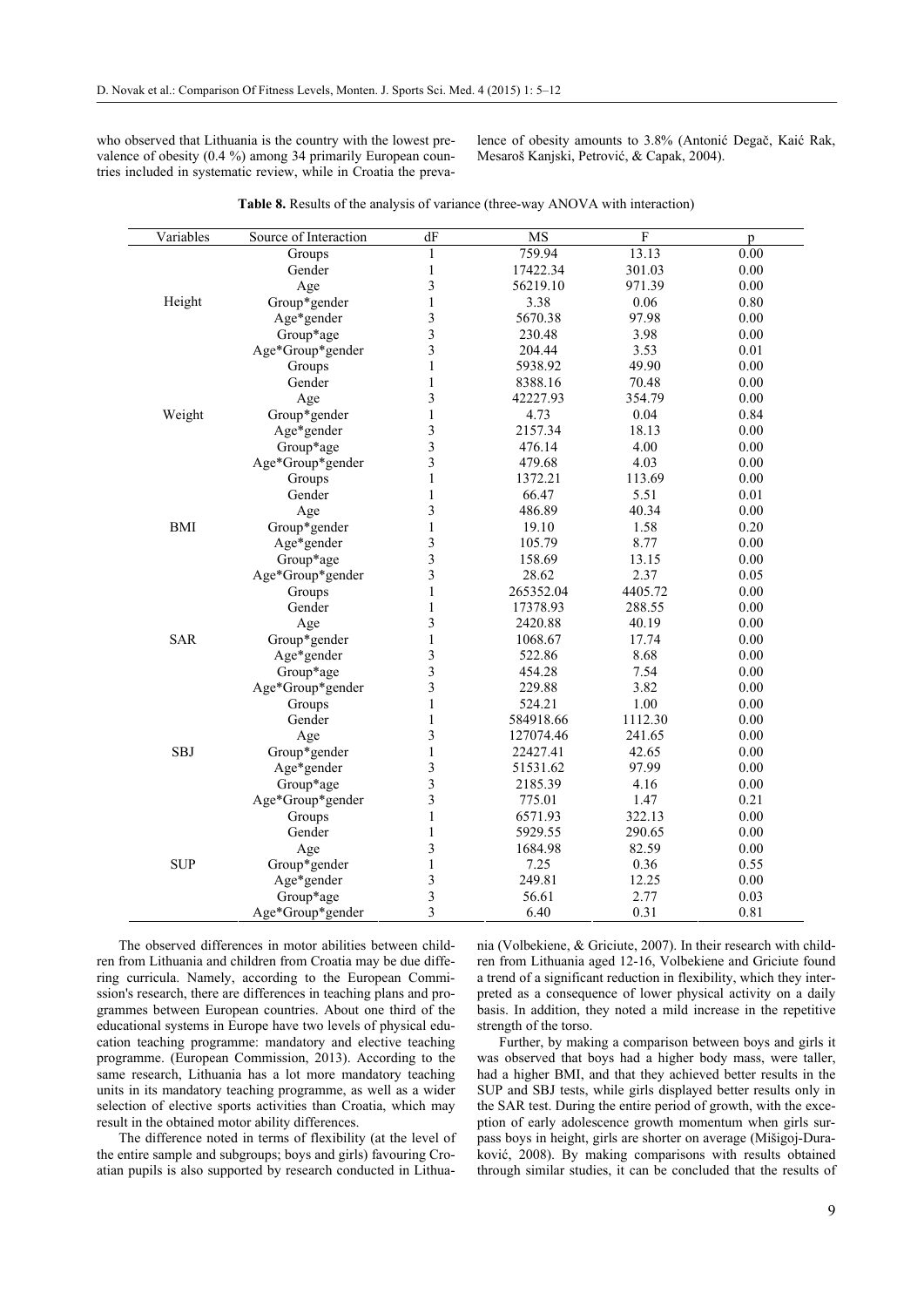this research are very similar and that the subsamples differ in the same anthropological characteristics and motor abilities. Past research has obtained similar results (Boye et al., 2002; Malina & Katzmarzyk, 1999; Mraković, Findak, Metikoš, & Neljak, 1996; Prskalo et al., 2011) where boys have better results in tests examining explosive power and muscle endurance, while girls achieve higher values in motor tests that assess flexibility. The obtained differences in motor abilities among respondents may be a consequence of sexual dimorphism which results in differences in body proportions and composition, greater muscle mass and better functional and motor abilities in favour of men compared to women (Šegregur, Kuhar, & Paradžik, 2010). If we take into account the fact that boys have greater muscle mass than girls, this muscle mass will also have a higher percentage of different muscle fibres responsible for performance of high-speed movements, which can lead to a better SBJ test result (Kovačević et al., 2011). Mraković et al. (1996) state that lower motor ability values in girls should not be attributed only to the specificities of their morphological characteristics, but also to lower levels of usual physical activity and especially to lower participation in organized recreational or sports activities.

According to Currie et al., (2012), 81% of girls and 69% of eleven-year old boys are insufficiently active, and among thirteen-year-olds it is 85% for girls and 69% for boys, showing that the prevalence of insufficient activity is higher among girls than among boys. Longitudinal research (McHale, Crouter, & Tucker, 2001) carried out over a three-year period showed that girls spend much more time in sedentary recreational activites, i.e. they much more commonly engage in a hobby or reading, while boys typically spend their free time on sports or various kinds of games.

As for the differences in the examined variables with regard

# **R E F E R E N C E S**

- Antonić Degač, K., Kaić Rak, A., Mesaroš Kanjski, E., Petrović, Z. & Capak, K. (2004). Stanje uhranjenosti i prehrambene navike školske djece u Hrvatskoj. *Paediatria Croatica*, 48(1), 9-15
- Boye, K.R., Dimitriou, T., Manz, F., Schoenau, E., Neu, C., Wudy, S., & Remer, T. (2002). Anthropometric assessment of muscularity during growth: estimating fat-free mass with 2 skinfold-thickness measurements is superior to measuring midupper arm muscle area in healthy prepubertal children. *The American journal of clinical nutrition*, 76(3), 628- 632.
- Cole, TJ., Faith, MS., Pietrobelli, A. & Heo, M. (2005). What is the best measure of adiposity change in growing children: BMI, BMI %, BMI z-score or BMI centile? *European Journal of Clinical Nutrition* 59, 419–425.
- Currie C., Zanotti C., Morgan A., Currie D., de Looze M., Roberts C., Samdal O., Smith O.R.F. & Barnekow V. (2012). Social determinants of health and well-being among young people. Health behaviour in school-aged children (HBSC) study: international report from the 2009/2010 survey. (Health Policy for Children and Adolescents, Copenhagen: WHO Regional Office for Europe).
- European Commission/EACEA/Eurydice. (2013). Physical Education and Sport at School in Europe Eurydice Report. Luxembourg: Publications Office of the European Union, <http://eacea.ec.europa.eu/education/eurydice> . Pristupljeno 29. prosinca 2013.

to age, it was observed that, regardless of gender or country, there was a statistically significant difference in all of the test variables. With age, an increase in all test scores was observed among boys and girls, as well as among Croatian and Lithuanian students. The body height and mass results are in line with the usual dynamics of growth and development, although rising values in the BMI variable are a cause for concern, which can point to the possibility of growing obesity issue.

With regard to the obtained motor variable results, Mišigoj-Duraković (2008) states that it is normal during school age for motor abilities to improve with adolescent growth in young boys, while girls' motor abilities development is slowed down at the ages of 14 or 15. According to our results, boys and girls improve their results in tests that assess all of the observed motor abilities.

The obtained gender differences between boys and girls may be a consequence of sexual dimorphism which results in differences in body proportions and composition, greater muscle mass and better functional and motor abilities in favour of men. Hence, future research should examine the effects of genetic, environmental, geographic area, cultural differences, socio-economic-status, different eating habits as well as various PE education since it is possible they could influence morphological and motor skills. In order to facilitate comparisons of results in different countries as well as tracking trends in students we should emphasize the importance of continuous monitoring of physical activity, both at the global and national level, as well as assimilating the methodology of measuring the level of physical activity. High prevalence of insufficient physical activity in children and adolescents indicates the importance of taking urgent action aimed at changing habits of physical exercise.

- Freitas D.L., Maia J., Beunen G.P., Ramos, C., Freitas,D., Maia, J.A., Beunen, G.P., Claessens, A.L., Gouveia, E.R., Marques, A.T., Thomis, M.A. & Lefevre, J.A. (2007). Socio-economic status, growth, physical activity and fitness: the Madeira Growth Study. *Ann Hum Biol*. 34(1), 107-22.
- Hebbelinck M., Clarys P. & De Malsche A. (1999). Growth, development, and physical fitness of Flemish vegetarian children, adolescents, and young adults. *American Journal Clinic Nutrition,* 70(3), 79-85
- Janssen, I., Katzmarzyk, P.T., Boyce, W.F., Vereecken, C., Mulvihill, C., Roberts, C., Currie, C. & Pickett, W. (2005). Comparison of overweight and obesity prevalence in schoolaged youth from 34 countries and their relationships with physical activity and dietary patterns. *The Health Behaviour in School-Aged Children Obesity*, 6(2), 123-132
- Jimenez Pavon, D., Ortega, F.B., Ruiz, J., Chillon, P., Castillo, R., Artero, E.G., Martinez Gomez, G., Rey Lopez, J.P., Gracia, A.L., Noriega, M.J., Moreno, L.A. & Gonzalez Gross, M. (2010). Influence of socioeconomic factors on fitness and fatness in Spanish adolescents: The AVENA study. *International Journal of Pediatric Obesity*, 5(6), 467-473.
- Jimenez Pavon, J., Ortega, F.B., Ruiz, J.R., Espańa Romero, V., García Artero, E., Moliner Urdiales, D., Gómez Martínez, S., Vicente Rodríguez, G., Manios, Y., Béghin, L., Répasy, J., Sjöstrom, M., Moreno, L.A., González Gross, M. & Castillo, M.J., (2010). Socioeconomic status influences physical fitness in European adolescents independently of body fat and